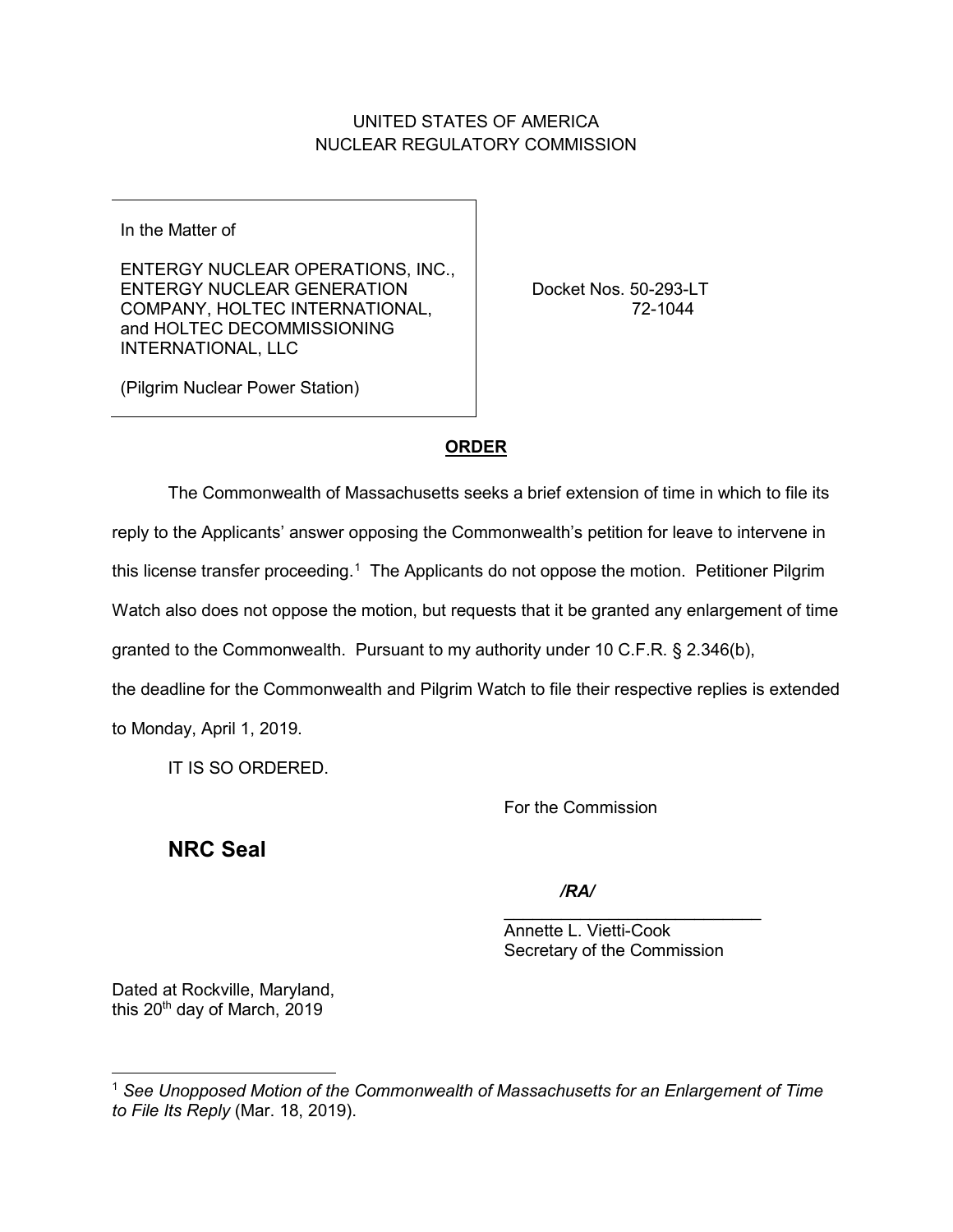## UNITED STATES OF AMERICA NUCLEAR REGULATORY COMMISSION

| In the Matter of                                                                                                                      |  |
|---------------------------------------------------------------------------------------------------------------------------------------|--|
| ENTERGY NUCLEAR OPERATIONS, INC.<br><b>ENTERGY NUCLEAR GENERATION</b><br>COMPANY, HOLTEC INTERNATIONAL,<br>and HOLTEC DECOMMISSIONING |  |
| <b>INTERNATIONAL, LLC</b><br>(Pilgrim Nuclear Power Station)                                                                          |  |

Docket Nos. 50-293 and 72-1044 LT

## CERTIFICATE OF SERVICE

I hereby certify that copies of the foregoing **ORDER (Granting Petitioners Extension of Time to Reply to Applicants' Answer)** have been served upon the following persons by Electronic Information Exchange.

U.S. Nuclear Regulatory Commission Office of Commission Appellate Adjudication Mail Stop: O-16B33 Washington, DC 20555-0001 E-mail: [ocaamail@nrc.gov](mailto:ocaamail@nrc.gov)

U.S. Nuclear Regulatory Commission Office of the Secretary of the Commission Mail Stop: O-16B33 Washington, DC 20555-0001 E-mail: [hearingdocket@nrc.gov](mailto:hearingdocket@nrc.gov)

Atomic Safety and Licensing Board Panel U.S. Nuclear Regulatory Commission Washington, DC 20555-0001 E. Roy Hawkens, Chairman E-mail: [Roy.Hawkens@nrc.gov](mailto:Roy.Hawkens@nrc.gov)

U.S. Nuclear Regulatory Commission Office of the General Counsel Mail Stop - O-14A44 Washington, DC 20555-0001 Tison A. Campbell, Esq. Anita G. Naber, Esq. David E. Roth, Esq. Eric A. Ruesch, Esq. Rebecca A. Susko, Esq. Jeremy L. Wachutka E-mail: [Tison.Campbell@nrc.gov](mailto:Tison.Campbell@nrc.gov) [Anita.Naber@nrc.gov](mailto:Anita.Naber@nrc.gov) [David.Roth@nrc.gov](mailto:David.Roth@nrc.gov) [Eric.Ruesch@nrc.gov](mailto:Eric.Ruesch@nrc.gov) [Rebecca.Susko@nrc.gov](mailto:Rebecca.Susko@nrc.gov) [Jeremy.Wachutka@nrc.gov](mailto:Jeremy.Wachutka@nrc.gov)

Entergy Services, Inc. 101 Constitution Ave., NW Suite 200 East Washington, DC 20001 Susan H. Raimo E-mail: [sraimo@entergy.com](mailto:sraimo@entergy.com)